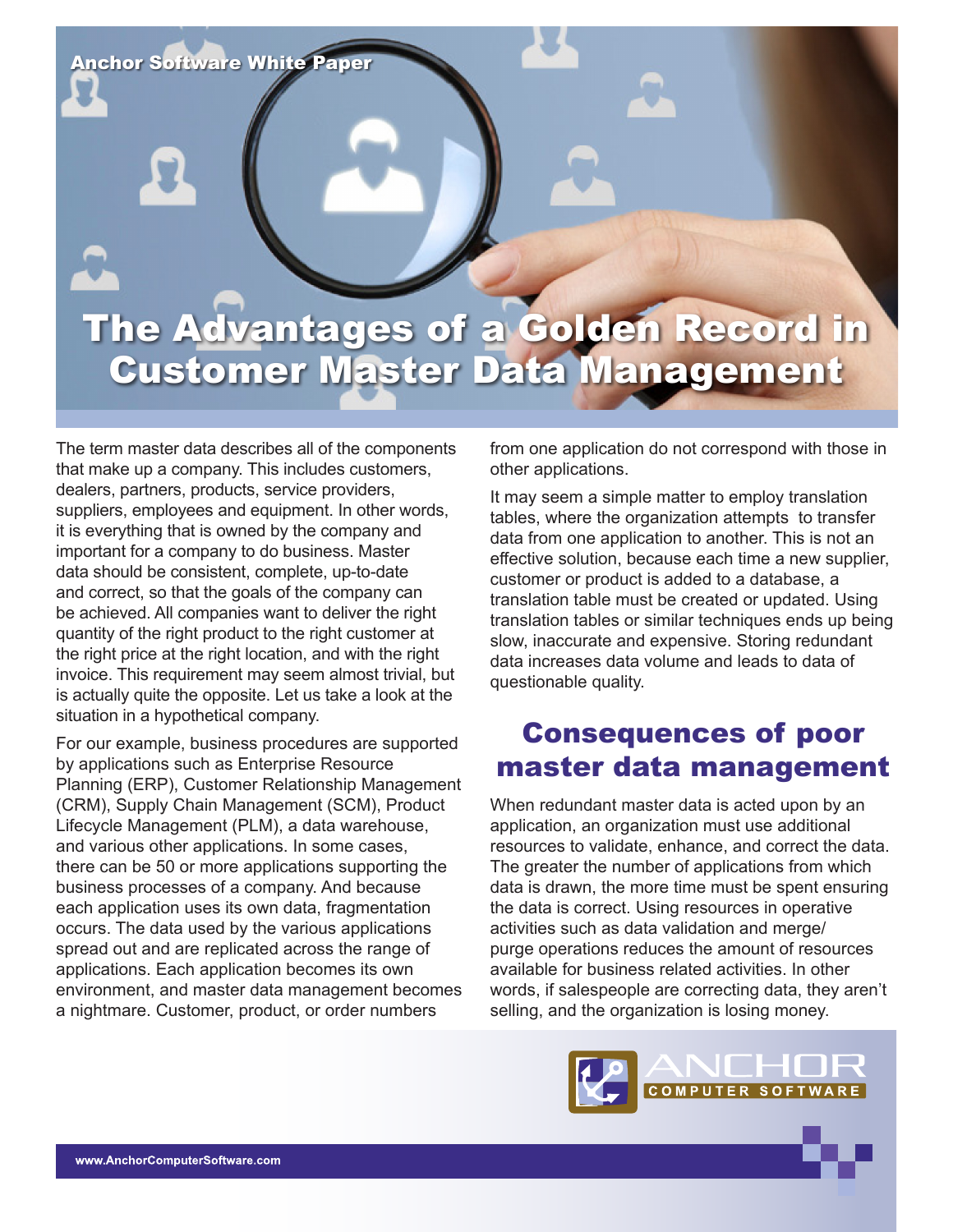Incorrect data can cause other problems. Business processes can be disrupted, leading to wrong production, wrong deliveries, wrong prices and wrong invoices. Deliveries are returned, orders are cancelled, and customers are dissatisfied. Issues such as these can add considerable extra costs for an organization.

Poor data can also cause interruptions in an organizations business processes. This means a loss of productivity, and the organization can incur considerable extra costs due to manual intervention in processes, loss of time, and possible contractual penalties.

Inadequate master data management can cause issues at the tactical and strategic level.

- Poor reporting leads to incorrect management conclusions
- Inaccurate data causes missed market opportunities.
- Inaccurate analyses cause flawed management decisions with unforeseeable negative consequences.
- Inaccurate data can lower the levels of customer satisfaction and customer loyalty due to mistakes, leading to medium-term and long-term losses.

Expert master data management is absolutely essential and pays for itself many times over. It provides a financial advantage by avoiding additional costs, increases the speed an organzaition reaches target markets, and raises company profits.

# The "Golden Record" concept in master data management

The golden record is the heart of professional master data management. A golden record is a master data record uniting all relevant attributes from all available data sources. In other words it is a superset of all attributes from all data sources. It is administered in a central repository where data cleansing and matching guarantee quality of the data. Identity resolution correlates and arranges similar records from different sources into a single golden record. During this process, duplicates records are removed and the overall level of data quality is increased. This "super" data record also contains links to the data records in the different data sources where the attributes originate. This means that when an update is made to an attribute in a particular data source, the same update is made to all other relevant sources. All available data remains consistent throughout, and because it does not have to be physically moved, it is not stored redundantly.

The result is that all data silos across the company become synchronized, and fragmented data is a thing of the past. Individual rule sets enable the golden record to be automated, and whenever necessary, manually processed and enhanced.

Master data does not remain static. For example when organizations merge, new structures will be added to the organization's data. Every organizational change, every change of business



## Fig. 1: Creating a golden record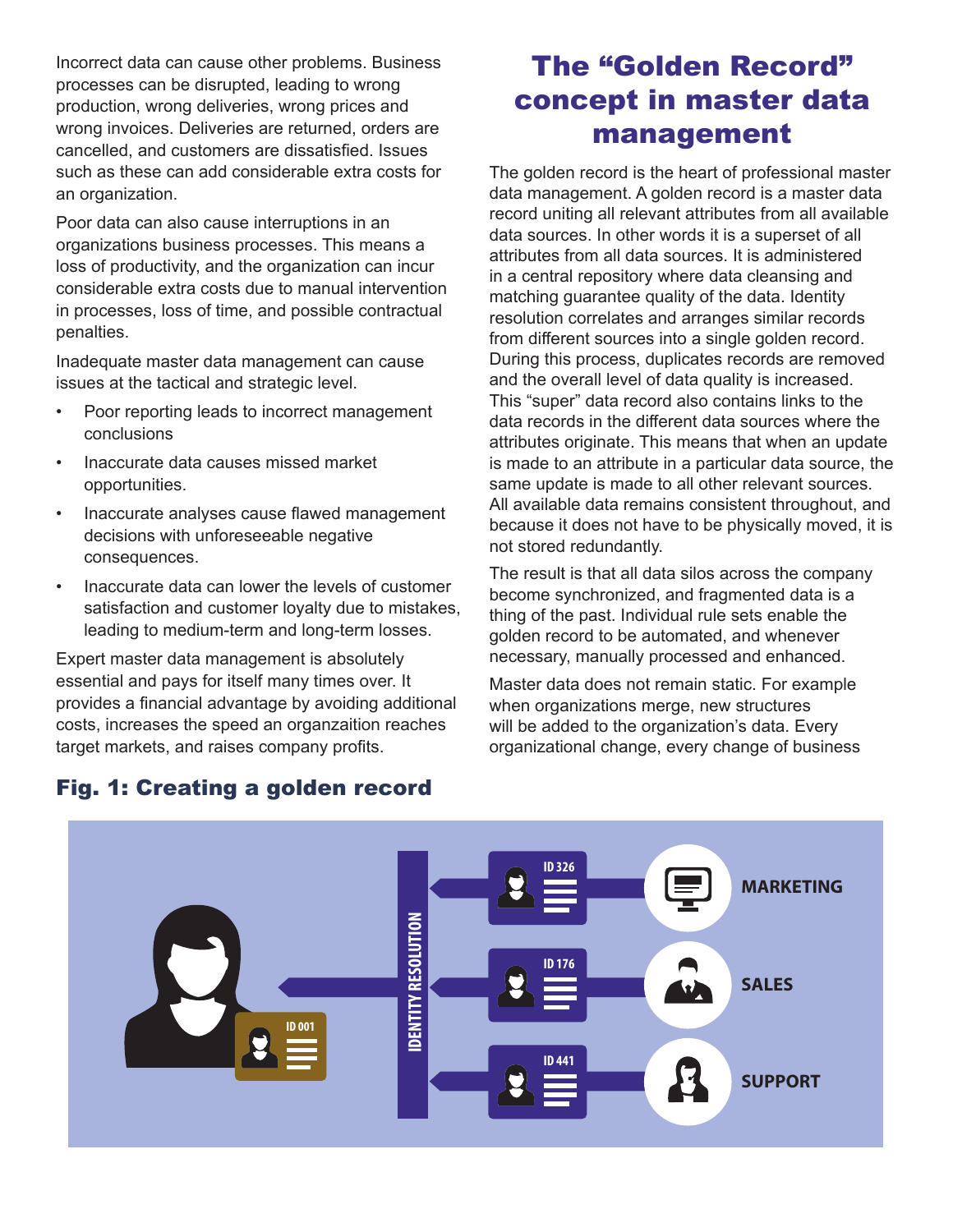## Business cases for the "Golden Record" in customer master data management

Where does a golden record demonstrate its financial advantage in customer master data management? Let us take a look at some typical scenarios.

| Marketing: A targeted customer approach based on a 360°<br>customer view is used. The customer feels their needs are<br>well understood. This leads to repeat business in the short<br>term, and long-term customer satisfaction and loyalty.                                                | After-Sales Service: Customers can be identified immediately,<br>and any claims or issues can be dealt with quickly. Service<br>costs are reduced and customer loyalty is increased.<br>Prompt and efficient after-sales service also enables<br>additional cross- and up-selling.                                                   |
|----------------------------------------------------------------------------------------------------------------------------------------------------------------------------------------------------------------------------------------------------------------------------------------------|--------------------------------------------------------------------------------------------------------------------------------------------------------------------------------------------------------------------------------------------------------------------------------------------------------------------------------------|
| Marketing: Improved campaigns. Detailed knowledge about<br>the customer based on analytics using correct master data<br>means that extremely precise customer segmentation is<br>possible. Response and conversion rates can be improved<br>significantly, thereby lowering marketing costs. | <b>Mergers and Acquisitions:</b> With the aid of a golden record,<br>customer records can be effectively and efficiently<br>consolidated. This gives marketing and sales departments<br>faster access to the new customers, and the advantages<br>of mergers and acquisitions can be safely and rapidly<br>transformed into revenue. |
| <b>Marketing:</b> Product introduction is faster and more economical.<br>Time-to-market is reduced, giving the financial advantage                                                                                                                                                           |                                                                                                                                                                                                                                                                                                                                      |
| of earlier and more returning customers. Business costs are<br>lowered resulting in greater ROI.                                                                                                                                                                                             | IT: Golden records reduce the costs for data availability,<br>exchange and integration, as well as data migration. The<br>system landscape can be trimmed down and the quantity of<br>stored data reduced.                                                                                                                           |
| <b>Sales:</b> All customer information is consistent, up-to date, correct<br>and complete. Sales teams are able to offer the right                                                                                                                                                           |                                                                                                                                                                                                                                                                                                                                      |
| products to the right customer at the right time. Transactions<br>are completed faster, cost of sales is reduced, and ROI<br>increases.                                                                                                                                                      | <b>Regulatory Demands:</b> Golden records are the prerequisite<br>for compliance with national and international guidelines,<br>norms and standards. They help avoid the risk of penalties<br>and image damage.                                                                                                                      |

### **Fig. 2 Process cycle in the Customer Data Hub (CDH):**



Customer data is supplied from the different specialist departments.

The CDH optimises the data quality with Cleansing, Matching and Identity Resolution.

CDH creates the golden record, i.e. a central master dataset linking all relevant attributes from all data sources.

The CDH enhances data with additional components and makes it available again for various specialist department systems, such as marketing via CRM.